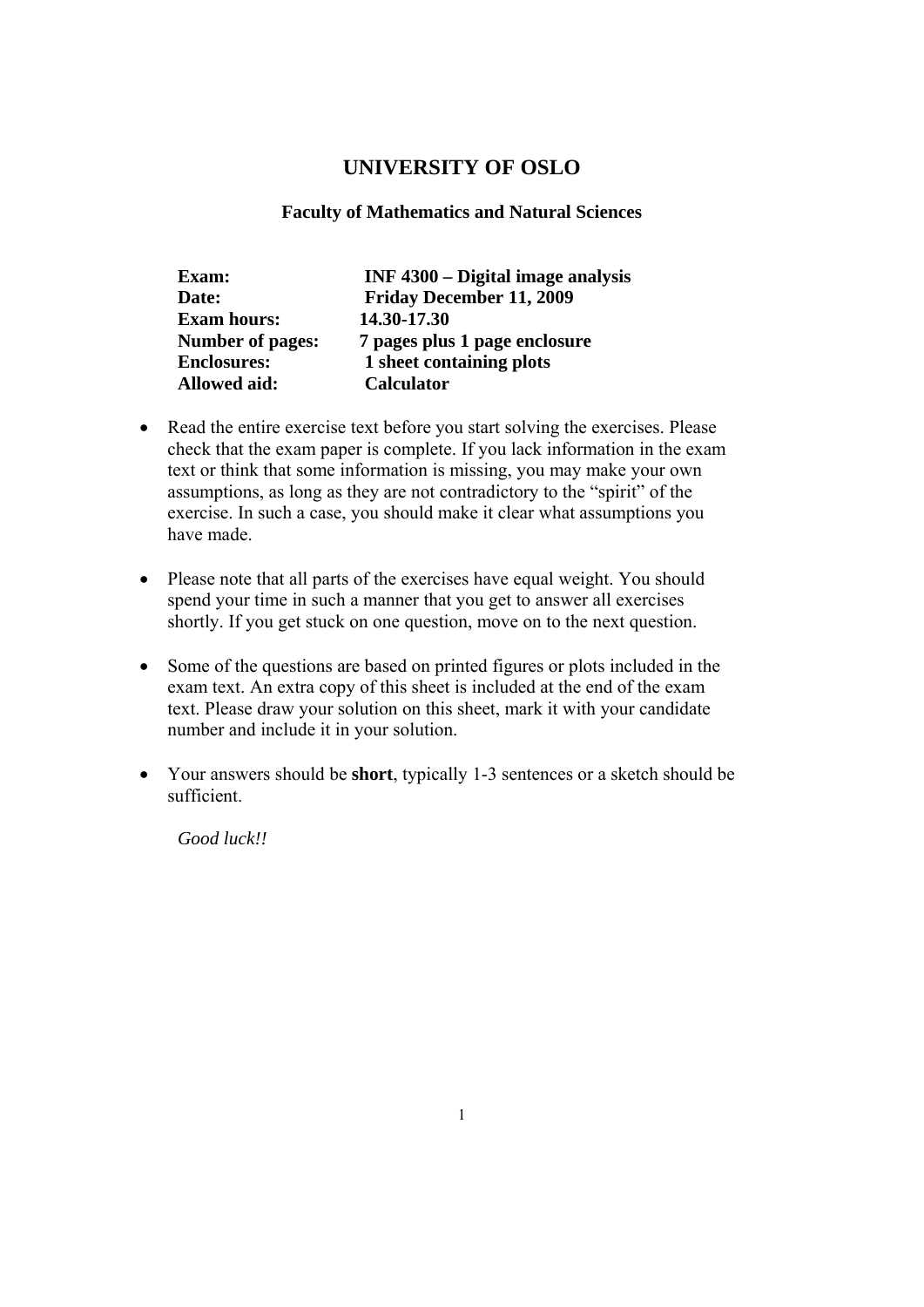## **Exercise 1.Using 1D projection histograms**

a) How are 1D projection histograms computed? Explain either using formulas or by words if you do not remember exact formulaes.

1D horizontal projection of the region:

$$
p_h(x) = \sum_{y} f(x, y)
$$

1D vertical projection of the region: *y*

$$
p_{\nu}(y) = \sum_{x} f(x, y)
$$

b) You are given images like the music sheet below. How can you use 1D projection histograms to determine if the page is rotated? (Not to find the rotation angle, just IF it is rotated)? Discuss shortly how you could do this.



Consider a projection onto the vertical axis. If the page is not rotated, you will see distict peaks in the histogram at the locations of the horisontal note lines. If the page is rotated, the peaks will not be distinct, more of a gradual increase/decrease.

c) 1D projection histograms can also be useful for splitting connected objects. Consider the segmented symbols below. Describe briefly how you could use 1D projection histograms to split the two symbols that are merged in the image below.



There are several ways to do this. One alternative is to use projection onto the horisontal axis. The gaps between the numbers will be mimimum values of the histograms. Minimum values are then good candidates for splitting locations, maube combined with other criteria like location of the split.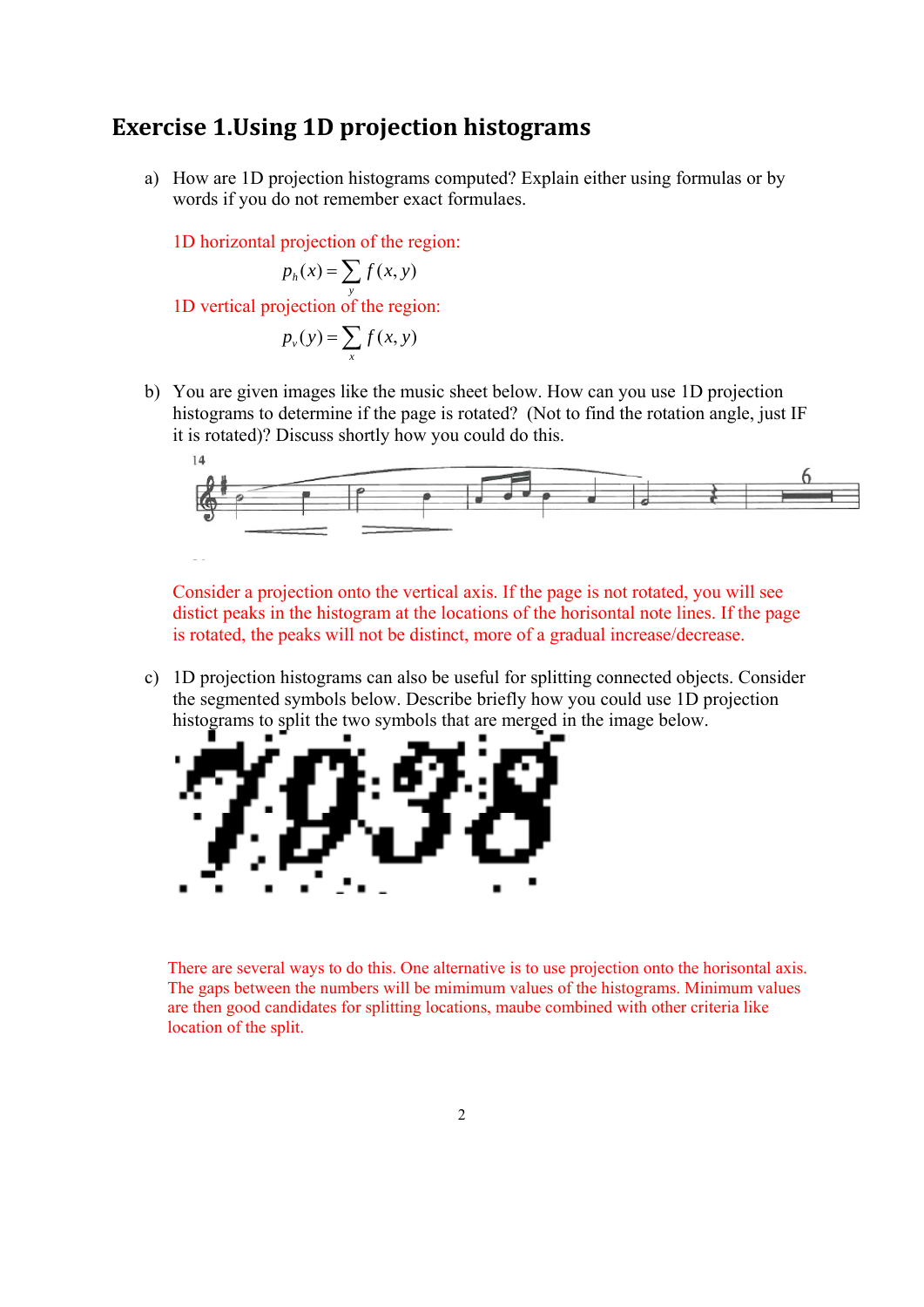## **Exercise 2. Shape descriptors**

a) How can you compute the width and height of an object in a segmented binary image? We have presented several alternatives, list the alternatives shortly. Examples are bounding box (object-oriented would be better), major axis/minor axis, thickness from skeleton, dimensions of a fitted ellipse etc.

Assume that we have a binary image  $f(x,y)$ . A general discrete moment is defined as  $=\sum\sum$ *x y*  $m_{pq} = \sum \sum x^p y^q f(x, y)$ 

- b) What is the definition of central moments? Central moments are defined as  $\mu_{pq} = \sum_{x} \sum_{y} (x - \bar{x})^p (y - \bar{y})^q f(x, y)$
- c) What is the main advantage of using central moments?

Position invariance.

d) How could second order moments be useful for discriminating between the two symbols **0** and **1**?

For example using  $\mu$ 20 the spread along the x-axis.

## **Exercise 3: Hough transform**

You are given two point is  $(x,y)$ -space:  $(1,1)$  and  $(0,2)$ .

a) Give the equations for the (a,b) representation of these two points.

 $(1,1)$ : b=1-a  $(0,2)$ :  $b=2$ 

- b) Plot them in (a,b)-space.
- c) Explain the algorithm for finding lines in the polar representation  $((\rho,\theta)-\theta)$ space).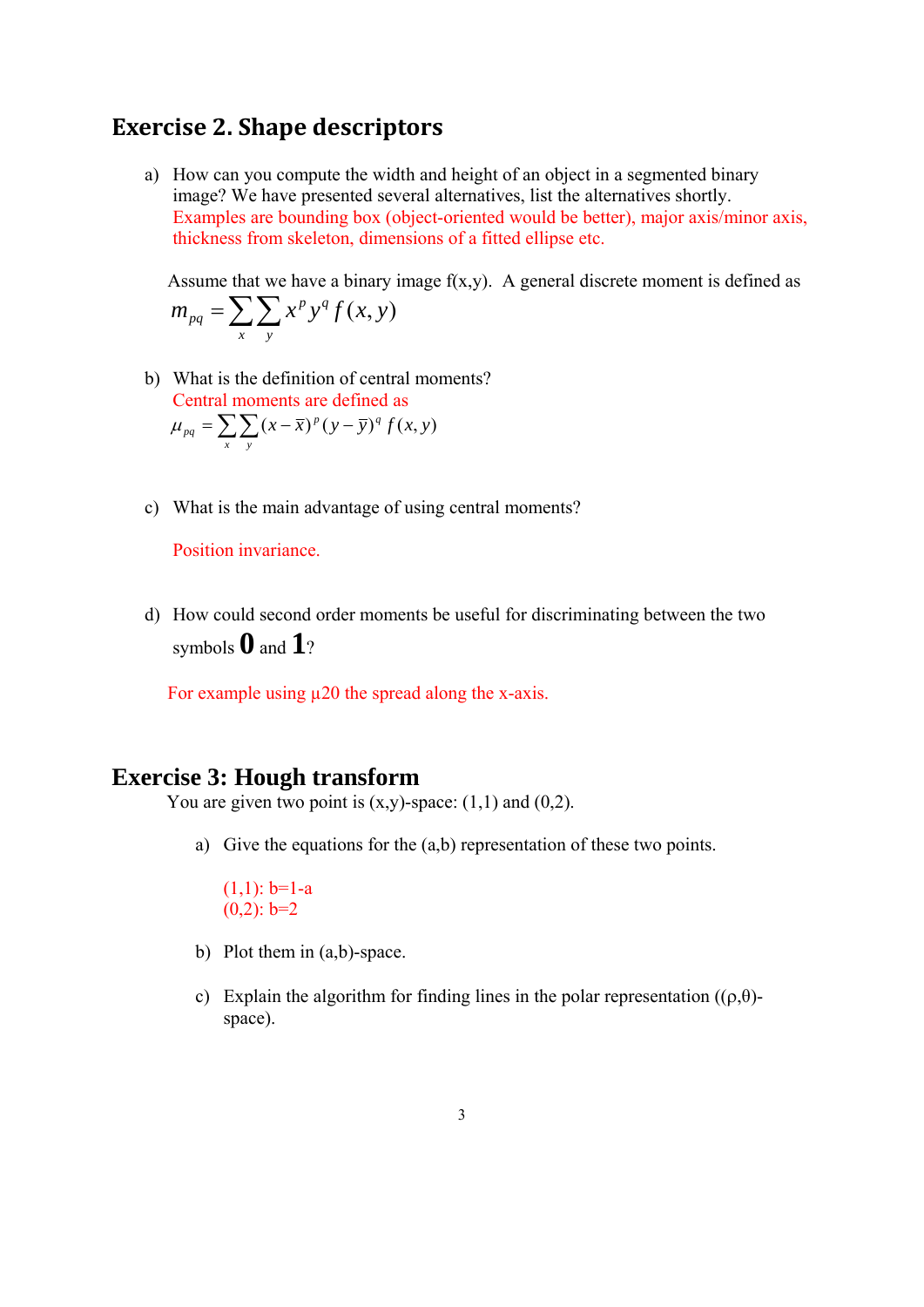# **Exercise 4. Texture**

a) Describe in short how to calculate a GLCM for an entire image. Explain the necessary concepts, using a sketch if you find it useful.

Stikkord som må med for full score her er glidende vindu, inputparametre til algoritmen (retning og avstand), samt skisse av selve algoritmen. Kvantisering spørres om under, så det gir ikke poeng. Diskusjon om kanteffekter kan trekke opp.

b) From an unknown texture sample you calculate a couple of GLCM features for three different step lengths and the four directions 0°, 45°, 90°, 135°. Looking at the output you notice that most features are nearly identical for all step lengths for the 0° direction, but wildly varying between step lengths for the other directions. What does this tell you about the texture?

#### Teksturen er horisontal

c) When analyzing texture it is often useful to quantize the graylevels in the image. Explain why. Comment on one problem with this approach.

Kvantisering reduserer størrelsen på GLCM bl.a. Ved for grov kvantisering vasker en ut lavkontrast tekstur.

d) For the following texture a coocurrence matrix is calculated (ignore problems with the edge pixels, i.e., do not evaluate coocurrences across the edges)

|   | 2                       |              |   | 3            | 2 |                |
|---|-------------------------|--------------|---|--------------|---|----------------|
| i |                         | 2            | 3 | 3            | 2 | $\overline{2}$ |
|   | 2                       | 2            |   | $\mathbf{3}$ | 3 |                |
|   |                         | 2            | 2 |              |   | $\mathbf 2$    |
|   | $\overline{\mathbf{z}}$ | $\mathbf{z}$ | 3 | 2            |   | $\mathbf{3}$   |
|   | 2                       | $\mathbf 3$  | 2 |              |   | 2              |

The coocurrence matrix given  $h=(i,j)$  is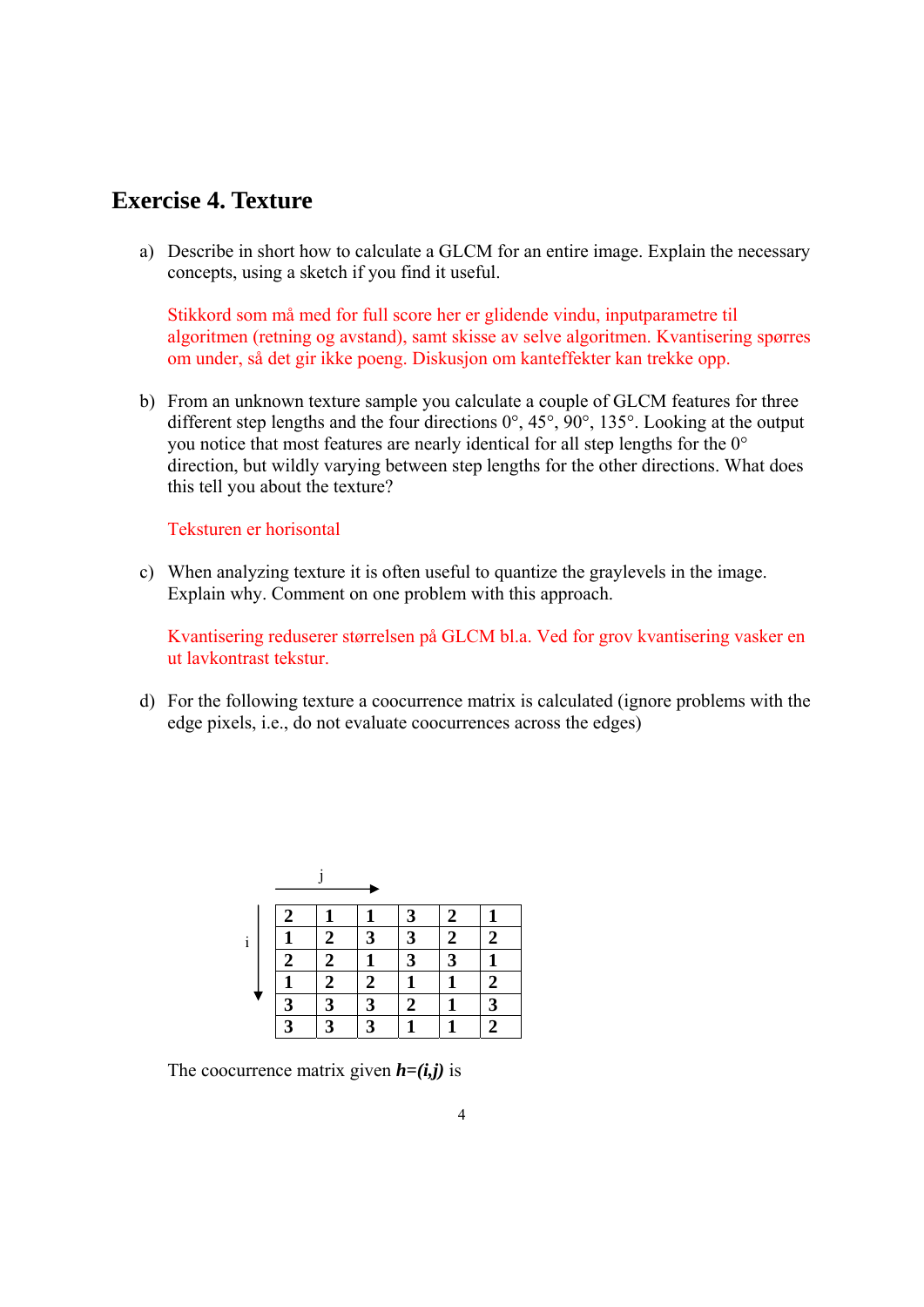|  |   |   | 2 |  |
|--|---|---|---|--|
|  |   | 2 | 2 |  |
|  | 2 |   | ς |  |
|  |   |   |   |  |
|  |   |   |   |  |

What is *h*?

- 1.  $(0,1)$
- 2. (1,0)
- 3. (1,1)
- 4. (1,-1)
- 5. None of the above

**Exercise 5. Classification using Bayes rule** 



### **Figur 1: Training image**

For the multispectral image (3 channels) above, we have the training data picked from the indicated regions as given in the table

Your task is to classify the pixels in the image below into class  $\omega$ 1 (background),  $\omega$ 2 (leaf), and ω3 (apple ) based on the information from the image in Figur 1. You are only allowed to use two channels.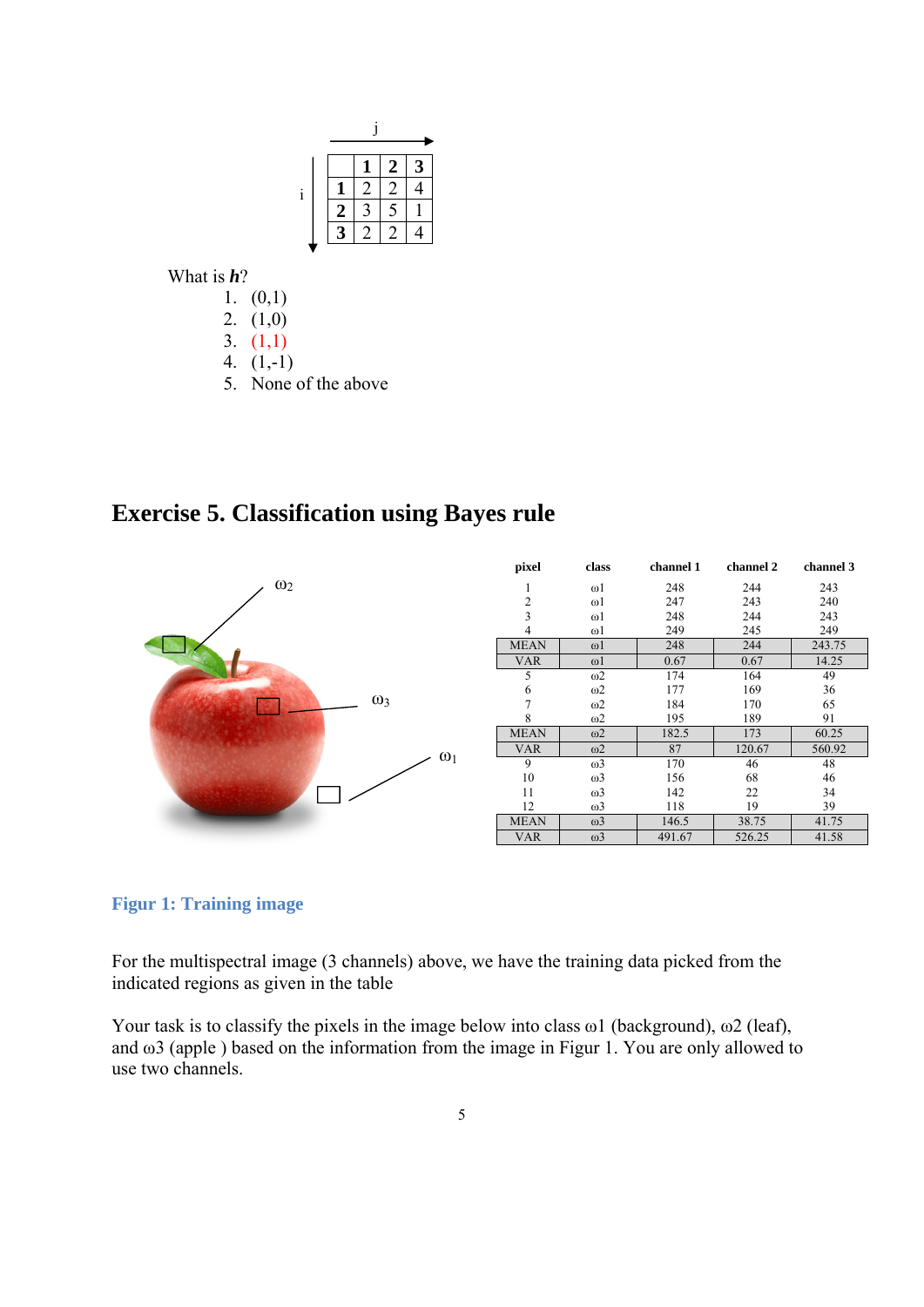a) Evaluate by visual inspection (using 2D feature spaces) which two channels are the most suited.

a) 1 &2 eller 2&3 er begge brukende, men 2&3 er best for naturlig valg av klassevise avstandsmål.



b) Based on this you are designing a classifier using Bayes rule. The data is modeled with gaussian distributions having the same covariance matrix  $\Sigma = \begin{bmatrix} 1 & 0 \\ 0 & 1 \end{bmatrix}$ . Write the generic form of the discriminant function.

b)

$$
d_j(x) = x^T m_j - \frac{1}{2} m_j^T m_j
$$

tilordnes til klasse *j* if  $d_i(x) > d_i(x)$ , ∀i evt er direkte avstand til mean også akseptabelt

$$
D_j(x) = ||x - m_j|| = \sqrt{(x - m_j)^T (x - m_j)}
$$

c) Classify the pixels below using the functions as in (b). Note that just giving the class for the pixels will not give any score even if correct. Whether you answer the classification problem graphically or numerically is equivalent.

| pixel | channel | channel | channel |
|-------|---------|---------|---------|
|       |         |         |         |
|       | 200     | 45      | 50      |
|       | 169     | 136     | 55      |
|       | 231     | 218     | 201     |
|       | 203     | 176     |         |

for alle tre kanaler

$$
d_1 = 248.00x_1 + 244.00x_2 + 243.75x_3 - 90227
$$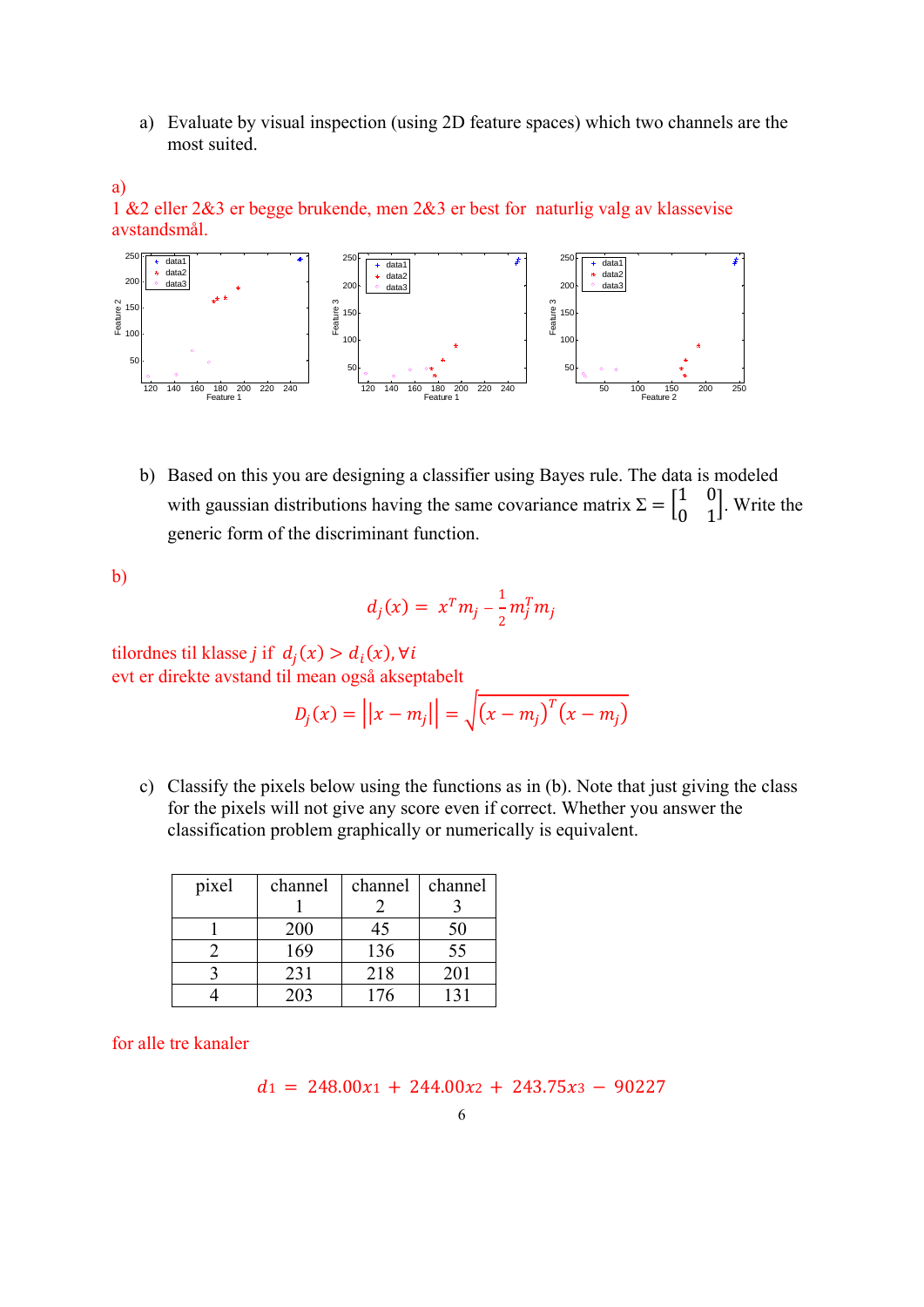$dz = 182.50x_1 + 173.00x_2 + 60.25x_3 - 33433$  $d_3 = 146.50x_1 + 38.75x_2 + 41.75x_3 - 12353$ ved bruk av  $1 & 2$  $d_1 = 248.00x_1 + 244.00x_2 - 60520$  $dz = 182.50x_1 + 173.00x_2 - 31618$  $d_3 = 146.50x_1 + 38.75x_2 - 11481.9$ 1: class 3 as 60 12667.375 19561.8438 2: class 2 as 14576 22752.875 18546.5938 3: class 1 as 49960 48253.875 30807.0938 4: class 2 as 32768 35877.875 25077.5938 ved bruk av 2 & 3  $d_1 = 244.00x_2 + 243.75x_3 - 59475.03$  $d2 = 173.00x_2 + 60.25x_3 - 16780$  $ds = 38.75x_2 + 41.75x_3 - 1622.3$ 

1: class 3 as -36307.5312 -5982.03125 2208.9375 2: class 2 as -12884.7812 10062.2188 5943.9375 3: class 1 as 42710.7188 33044.7188 15216.9375 4: class 2 as 15400.2188 21561.2188 10666.9375

> Remember that, when assuming a 2D Gaussian distribution, the point probability of a point  $x=[x_1, x_2]^T$  can be written on the form

$$
f\left(\begin{bmatrix} x_1 \\ x_2 \end{bmatrix}\right) = \frac{1}{(2\pi)^{1/2} |\Sigma|^{1/2}} \exp\left(-\frac{1}{2}\left(\begin{bmatrix} x_1 \\ x_2 \end{bmatrix} - \begin{bmatrix} \mu_1 \\ \mu_2 \end{bmatrix}\right)^T \Sigma^{-1}\left(\begin{bmatrix} x_1 \\ x_2 \end{bmatrix} - \begin{bmatrix} \mu_1 \\ \mu_2 \end{bmatrix}\right)\right)
$$

where the probability distribution function takes as parameters the vector  $\mu = [\mu_1, \mu_2]^T$ and a matrix  $\Sigma$ .

#### **Exercise 6. K-nearest neighbor classification**

In the following questions you will consider a *k*-nearest neighbor classifier using Euclidean distance metric on a binary classification task. We assign the class of the test point to be the class of the majority of the *k* nearest neighbors. Note that a point can be its own neighbor.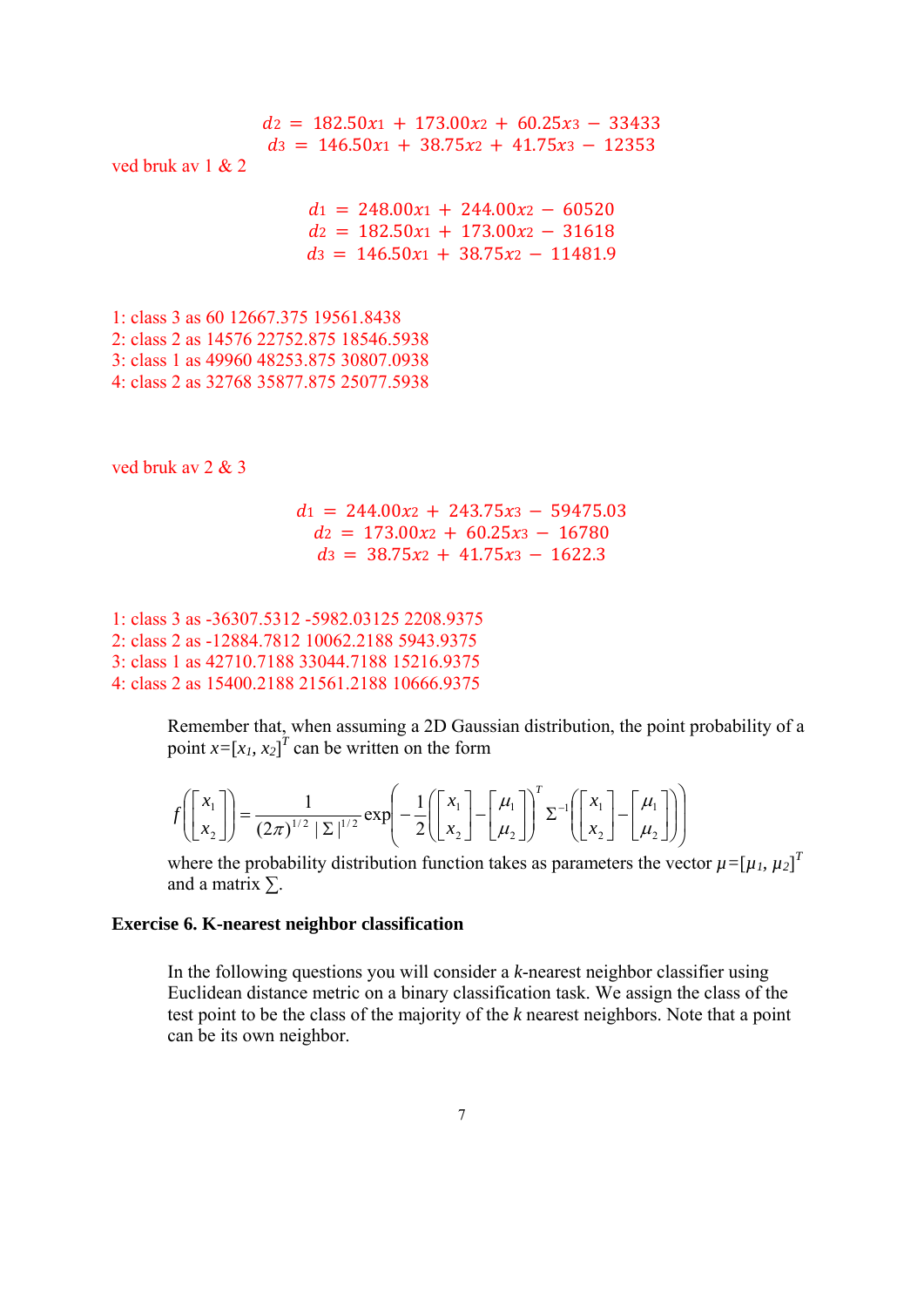

**Figur 2: k-nn classification task, a plus indicates a positive example and a star a negative example.** 

- a) In the Figur 2, sketch the *1*-nearest neighbor decision boundary for this dataset.
- b) How would the point  $(8,1)$  be classified using 1-nn?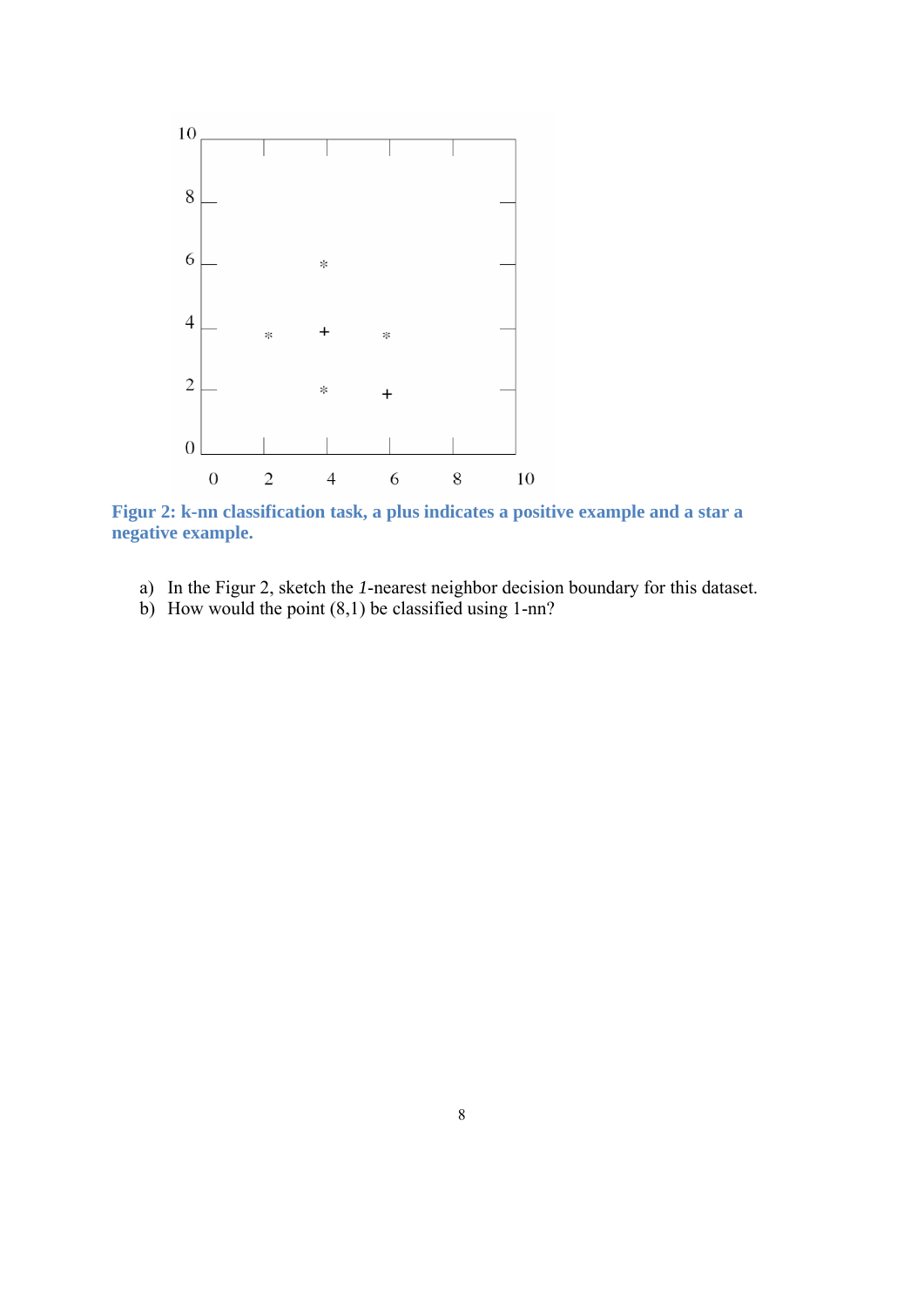

b) Point (8,1) will be classified to class \*